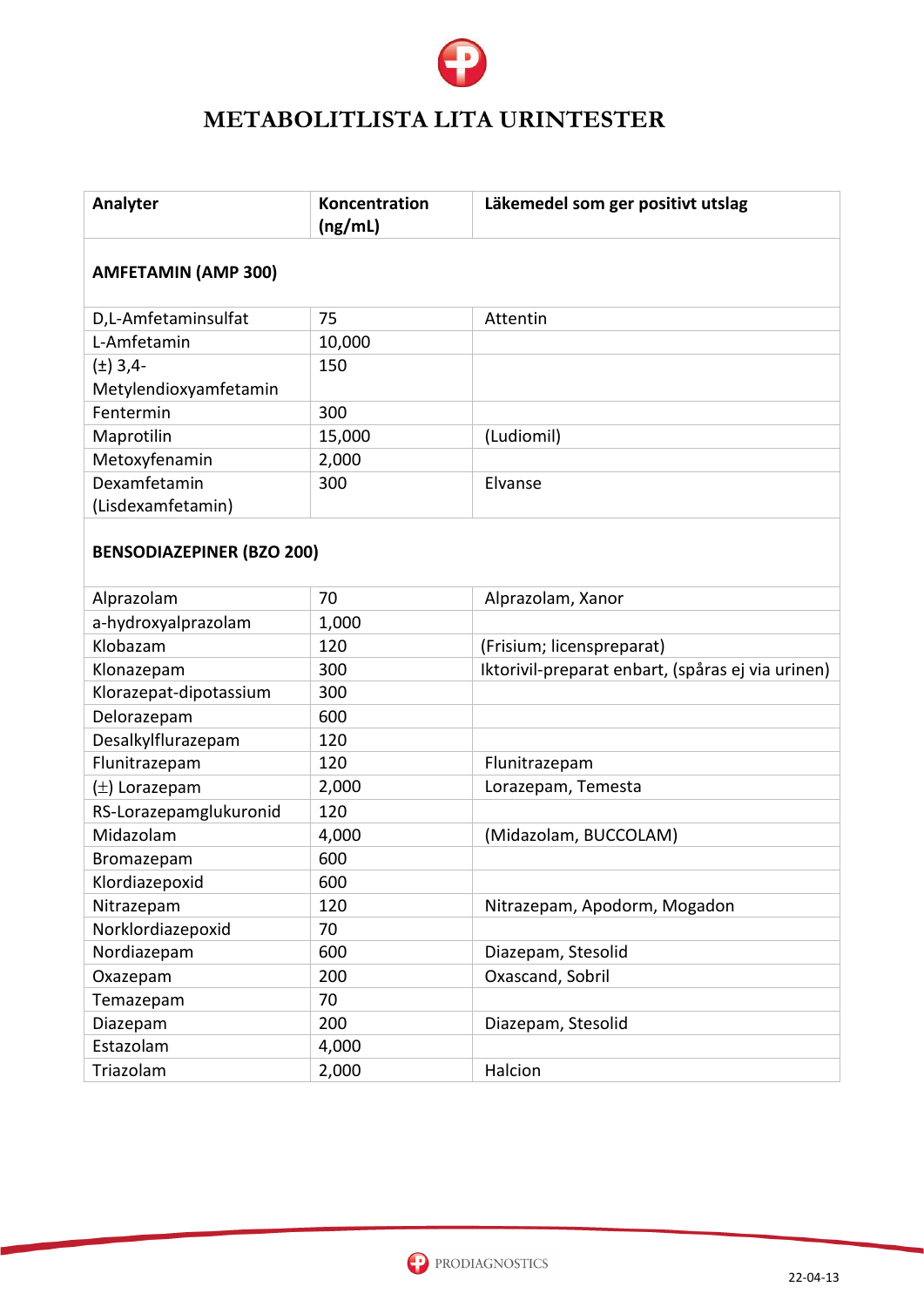| <b>BUPRENORFIN (BUP 10)</b>       |     |                                                                                                           |
|-----------------------------------|-----|-----------------------------------------------------------------------------------------------------------|
| <b>Buprenorfin</b>                | 10  | Buprenorfin, Norspan, Suboxone, Temgesic,<br>Subutex, Bupremyl, Buprefarm, Bunalict,<br>Espranor, Zubsolv |
| Buprenorfin 3-D-<br>Glukuronid    | 50  |                                                                                                           |
| NorBuprenorfin                    | 50  |                                                                                                           |
| NorBuprenorfin 3-D-<br>Glukuronid | 100 |                                                                                                           |

### **KOKAIN (COC 100)**

| Bensoylekgonin | 100    |  |
|----------------|--------|--|
| Kokain HCl     | 80     |  |
| Komaetylen     | 7,000  |  |
| Ekgonin        | 10,000 |  |

### **MARIJUANA (THC 200)**

| Cannabinol             | 140,000   |                                                                                                    |
|------------------------|-----------|----------------------------------------------------------------------------------------------------|
| 11-nor-△8-THC-9 COOH   | 120       |                                                                                                    |
| 11-nor-△9-THC-9 COOH   | 200       | Sativex, Triumeg                                                                                   |
| $\triangle$ 8-THC      | 68,000    |                                                                                                    |
| $\triangle$ 9-THC      | 68,000    |                                                                                                    |
| Efavirenz              | $\ddot{}$ | Efavirenz, Atripla, Stocrin, Emtenef, Padviram                                                     |
| Cannabidiol (CBD-olja) | $+$       | Epidyolex; kan korsreagera då en del av CBD<br>metaboliseras till en strukturell analog av<br>THC. |

#### **MARIJUANA (THC 50)**

| Cannabinol             | 35,000    |                                                                                                    |
|------------------------|-----------|----------------------------------------------------------------------------------------------------|
| 11-nor-△8-THC-9 COOH   | 30        |                                                                                                    |
| 11-nor-△9-THC-9 COOH   | 50        | Sativex, Triumeg                                                                                   |
| $\triangle$ 8-THC      | 17,000    |                                                                                                    |
| $\triangle$ 9-THC      | 17,000    |                                                                                                    |
| Efavirenz              | ╈         | Efavirenz, Atripla, Stocrin, Emtenef, Padviram                                                     |
| Cannabidiol (CBD-olja) | $\ddot{}$ | Epidyolex; kan korsreagera då en del av CBD<br>metaboliseras till en strukturell analog av<br>THC. |

## **MARIJUANA (THC 25)**

| Cannabinol                       | 17,500 |                  |
|----------------------------------|--------|------------------|
| 11-nor- $\triangle$ 8-THC-9 COOH |        |                  |
| 11-nor- $\triangle$ 9-THC-9 COOH | 25     | Sativex, Triumeg |

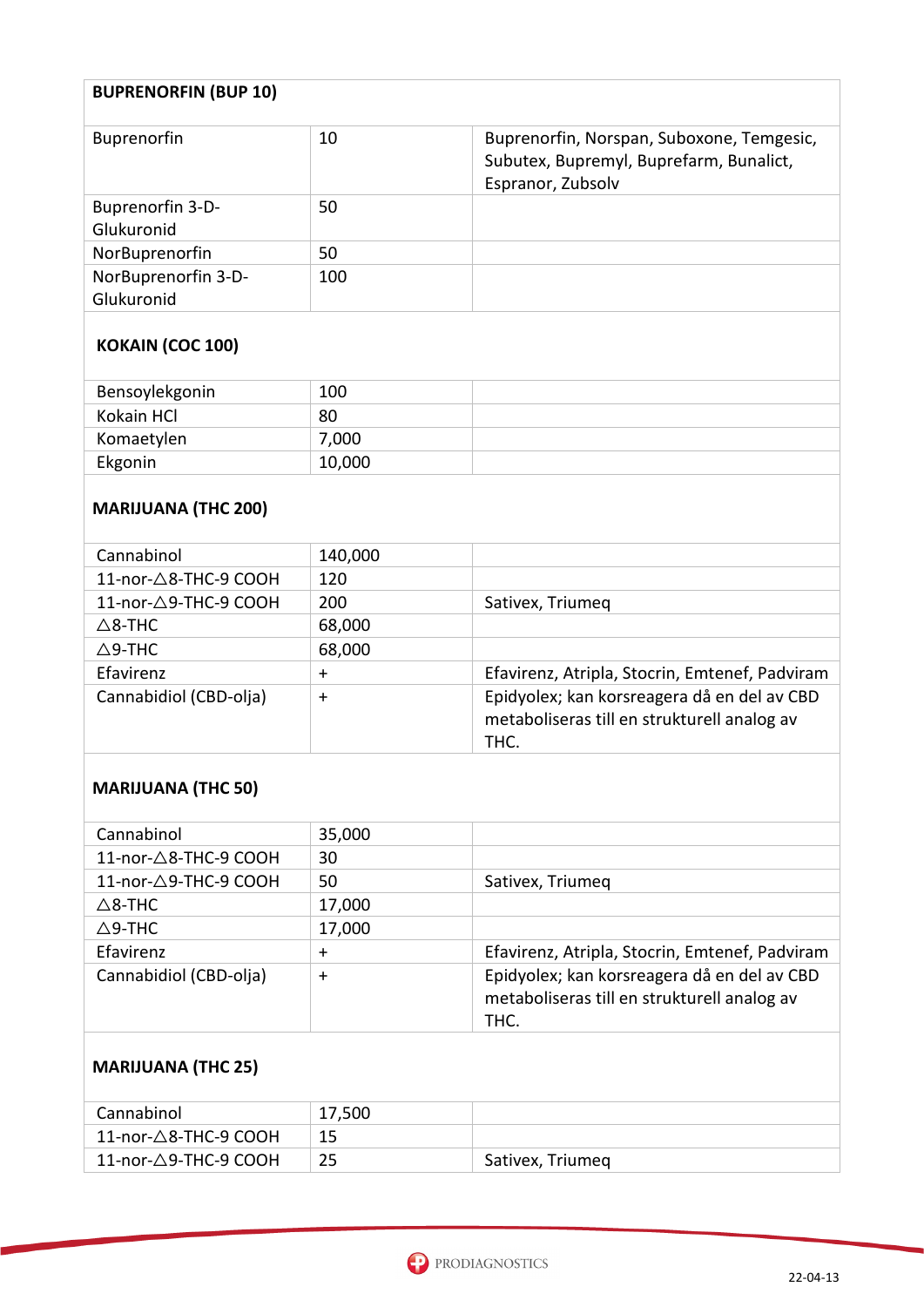| $\triangle$ 8-THC      | 8,500  |                                                                                                    |
|------------------------|--------|----------------------------------------------------------------------------------------------------|
| $\Delta$ 9-THC         | 8,500  |                                                                                                    |
| Efavirenz              |        | Efavirenz, Atripla, Stocrin, Emtenef, Padviram                                                     |
| Cannabidiol (CBD-olja) | $\div$ | Epidyolex; kan korsreagera då en del av CBD<br>metaboliseras till en strukturell analog av<br>THC. |

| <b>METAMFETAMIN (MET 300)</b>                         |        |                                                                                                            |
|-------------------------------------------------------|--------|------------------------------------------------------------------------------------------------------------|
| p-Hydroxymetamfetamin                                 | 7,500  |                                                                                                            |
| D-Metamfetamin                                        | 300    |                                                                                                            |
| L-Metamfetamin                                        | 6,000  |                                                                                                            |
| (±)-3,4-Metylendioxy-                                 | 3,750  |                                                                                                            |
| Metamfetamin                                          |        |                                                                                                            |
| Mefentermin                                           | 15,000 |                                                                                                            |
| Dexamfetamin                                          | $+$    | Elvanse                                                                                                    |
| (Lisdexamfetamin)                                     |        |                                                                                                            |
| <b>MDMA 500 (Ecstasy)</b><br>$(\pm)$ 3,4-Metylendioxy | 500    |                                                                                                            |
| Metamfetamin HCl                                      |        |                                                                                                            |
| $(\pm)$ 3,4-Metylendioxy<br>Amfetamin HCl             | 3,000  |                                                                                                            |
| 3,4-Metylendioxyetyl-<br>Amfetamin                    | 300    |                                                                                                            |
| <b>OPIATER (OPI 200)</b>                              |        |                                                                                                            |
| Kodein                                                | 160    | Kodein, Altermol, Ardinex, Citodon (Forte),<br>Panocod, Spasmofen, Treo Comp,<br>Paracetamol/Kodein Evolan |
| Levorfanol                                            | 1,000  |                                                                                                            |
| Morfin-3-β-D-Glukuronid                               | 600    |                                                                                                            |
| EtylMorfin                                            | 4,000  | Cocillana-Etyfin, Lepheton                                                                                 |
| Hydrokodon                                            | 40,000 |                                                                                                            |
| Hydromorfon                                           | 2,000  | Palladon                                                                                                   |
| 6-Monoacetylmorfin                                    | 200    |                                                                                                            |
| Norkodein                                             | 4,000  |                                                                                                            |
| Normorfon                                             | 40,000 |                                                                                                            |
| Oxikodon                                              | 20,000 | (Oxikodon, Oxycodone, OxyContin, OxyNorm,<br>Targiniq, Armoneve)                                           |
| Oxymorfon                                             | 40,000 |                                                                                                            |
| Prokain                                               | 10,000 |                                                                                                            |
| Tebain                                                | 4,000  |                                                                                                            |
| Morfin                                                | 200    | Morfin, Oramorph, Dolcontin, Depolan,<br>Spasmofen                                                         |

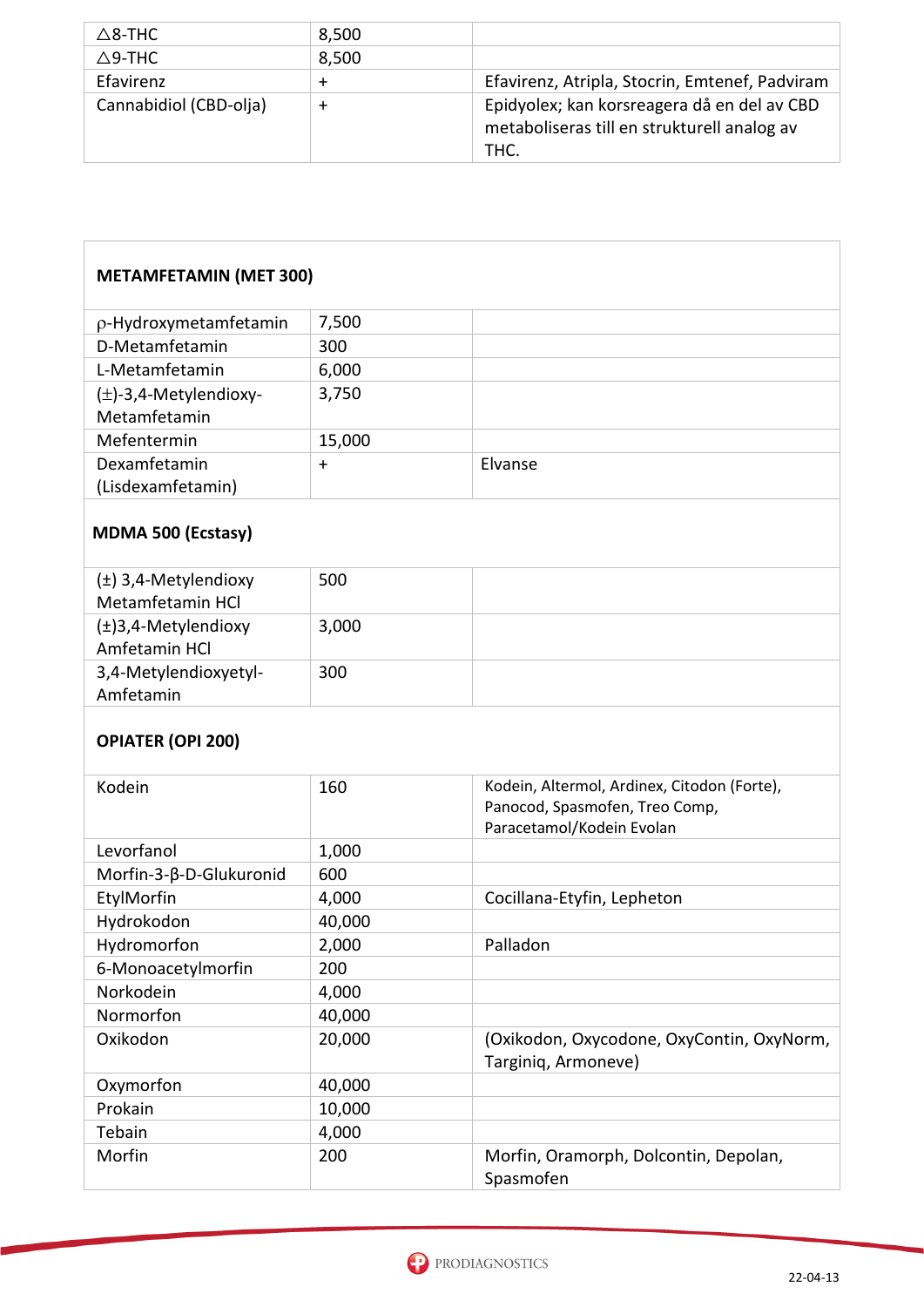#### **TRAMADOL (TML 100)**

| n-Desmetyl-cis-tramadol   | 200     |                                                     |
|---------------------------|---------|-----------------------------------------------------|
| Cis-tramadol              | 100     | Tradolan, Tiparol, Nobligan, Gemadol,<br>Dolatramyl |
| Procyklidin               | 100,000 |                                                     |
| o-Desmetyl-cis-tramadol   | 10,000  |                                                     |
| Fencyklidin               | 100,000 |                                                     |
| d,I-O-Desmetyl venlafaxin | 50,000  | Efexor, Venlafaxin                                  |
| Fexofenadin               | 3,900   | Allegra, Altifex, Fexofenadin, Nefoxef, Telfast     |

### **KETAMIN (KET 1000)**

| Ketamin                  | 1,000   | Ketalar, Ketanest            |
|--------------------------|---------|------------------------------|
| Dextrometorfan           | 2,000   |                              |
| Metoxyfenamin            | 25,000  |                              |
| d-Norpropoxifen          | 25,000  |                              |
| Promazin                 | 25,000  |                              |
| Prometazin               | 25,000  | Lergigan                     |
| Pentazocin               | 25,000  |                              |
| Fencyklidin              | 25,000  |                              |
| Tetrahydrosolin          | 500     |                              |
| Mefentermin              | 25,000  |                              |
| (1R, 2S) - (-)-Efedrin   | 100,000 | Efedrin, Lepheton, Mollipect |
| (Efedrinhydroklorid)     |         |                              |
| Disopyramid              | 25,000  | <b>Durbis Retard</b>         |
| Bensfetamin              | 25,000  |                              |
| (+) Klorfeniramin        | 25,000  |                              |
| Klonidin                 | 100,000 | Catapresan                   |
| <b>EDDP</b>              | 50,000  | Metadon                      |
| 4-Hydroxyfencyklidin     | 50,000  |                              |
| Levorfanol               | 50,000  |                              |
| <b>MDE</b>               | 50,000  |                              |
| Meperidin                | 25,000  |                              |
| d-Metamfetamin           | 50,000  |                              |
| I-Metamfetamin           | 50,000  |                              |
| $3,4-$                   | 100,000 |                              |
| Metylendioxymetamfetamin |         |                              |
| (MDMA)                   |         |                              |
| Tioridasin               | 50,000  |                              |

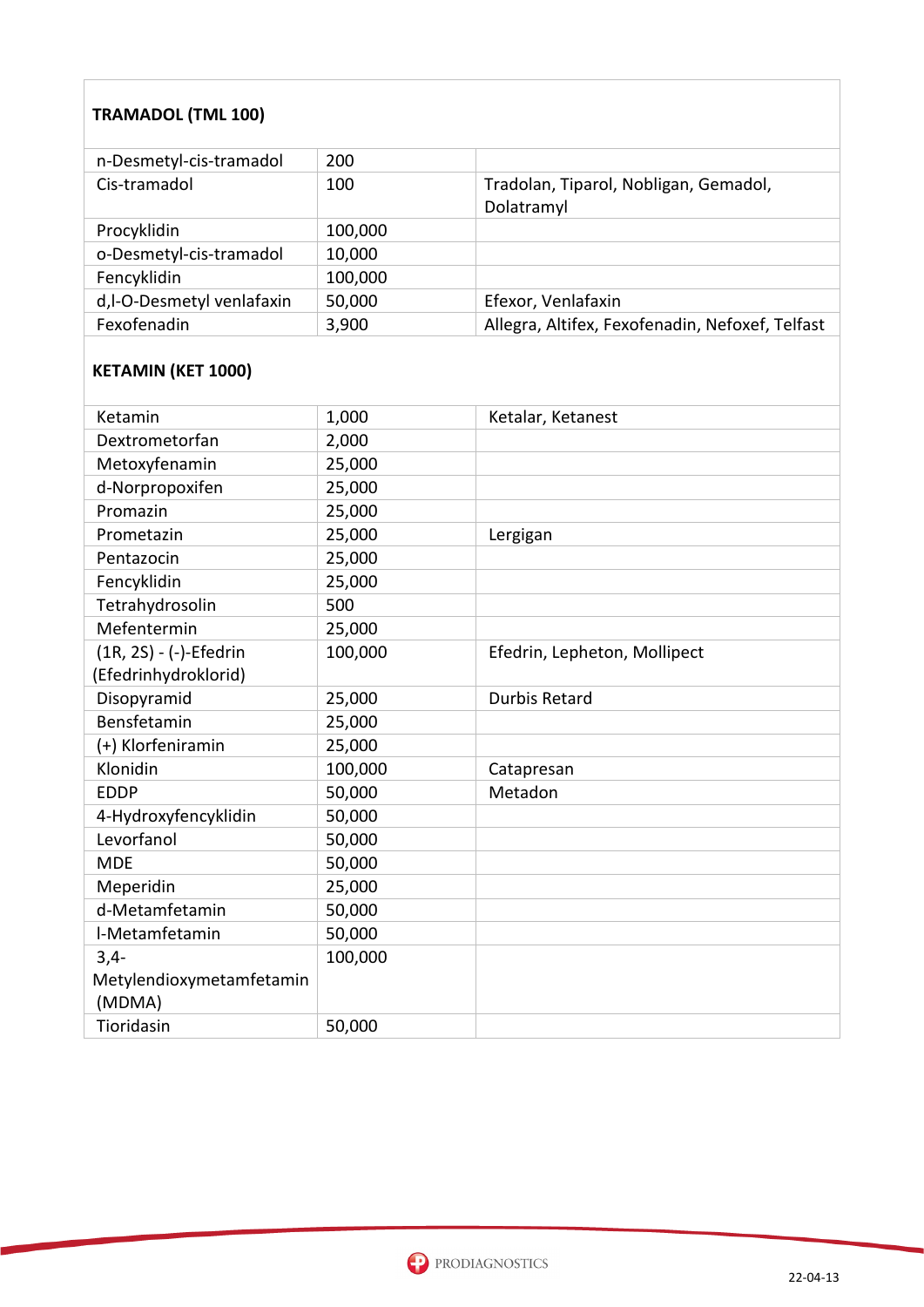### **OXIKODON (OXY 100)**

| Oxikodon    | 100    | Oxikodon, Oxycodone, OxyContin, OxyNorm,<br>Targiniq, Armoneve                                                       |
|-------------|--------|----------------------------------------------------------------------------------------------------------------------|
| Oximorfon   | 300    |                                                                                                                      |
| Levorfanol  | 50,000 |                                                                                                                      |
| Hydrokodon  | 25,000 |                                                                                                                      |
| Hydromorfon | 50,000 | Palladon                                                                                                             |
| Naloxon     | 25,000 | Naloxon, Nexodal, Suboxone, Targiniq,<br>Zubsolv, Prenoxad, Oxycodone/Naloxone<br>Sandoz, Nyxoid, Bunalict, Armoneve |
| Naltrexon   | 25,000 | Naltrexon, Mysimba                                                                                                   |

#### **EDDP 100**

| 2-Etylidin-1,5-dimetyl-3,3-<br>difenylpyrrolidin (EDDP) | 100 |          |
|---------------------------------------------------------|-----|----------|
| Prometazin                                              |     | Lergigan |

### **FENTANYL (FYL 10)**

| Alfentanil       | 300,000    | Alfentanil, Rapifen                             |  |
|------------------|------------|-------------------------------------------------|--|
| Fenfluramin      | 25,000     |                                                 |  |
| Norfentanyl      | 10         |                                                 |  |
| <b>Buspiron</b>  | 8,000      | <b>Buspiron, Anksilon</b>                       |  |
| Fentanyl         | 50         | Fentanyl, Abstral, Actiq, Durogesic, Effentora, |  |
|                  |            | Instanyl, Leptanal, Matrifen, PecFent           |  |
| Sufentanil       | 25,000     | Sufenta                                         |  |
| Paliperidon      | 10,000     | Invega, Trevicta, Xeplion, Paliperidon          |  |
| Fexofenadin      | 100,000    | Allegra, Altifex, Fexofenadin, Nefoxef, Telfast |  |
| Risperidon       | 500        | Risperidon, Rispemyl, Risperdal, Rispolept      |  |
| Prometazin       | ≥1 250 000 | Lergigan, Prometazin                            |  |
| Ciprofloxacin    | $\ddot{}$  | Ciprofloxacin, Ciproxin, Cetraxal, Ciloxan      |  |
| Klozapin         | $+$        | Clozapine, Froidir, Leponex                     |  |
| Perfenazin       | $+$        | Trilafon                                        |  |
| Metylfenidat     | 3,000      | Concerta, Equasym, Medanef, Medikinet,          |  |
|                  |            | Metylfenidat, Metynor, Ritalin                  |  |
| <b>Bromhexin</b> | 75,000     | Bisolvon, Bromhexin, Coldmexin, Coldypect,      |  |
|                  |            | Etrilect, Mollipect, Mollisupradin              |  |

#### **Etyl- β-D-Glukuronid (ETG 500)**

| Etyl- β -D-Glukuronid       | 500      |  |
|-----------------------------|----------|--|
| Morfin $3\beta$ -glukuronid | 100,000  |  |
| Glucuronic Acid             | 100,000  |  |
| Metanol                     | >100,000 |  |

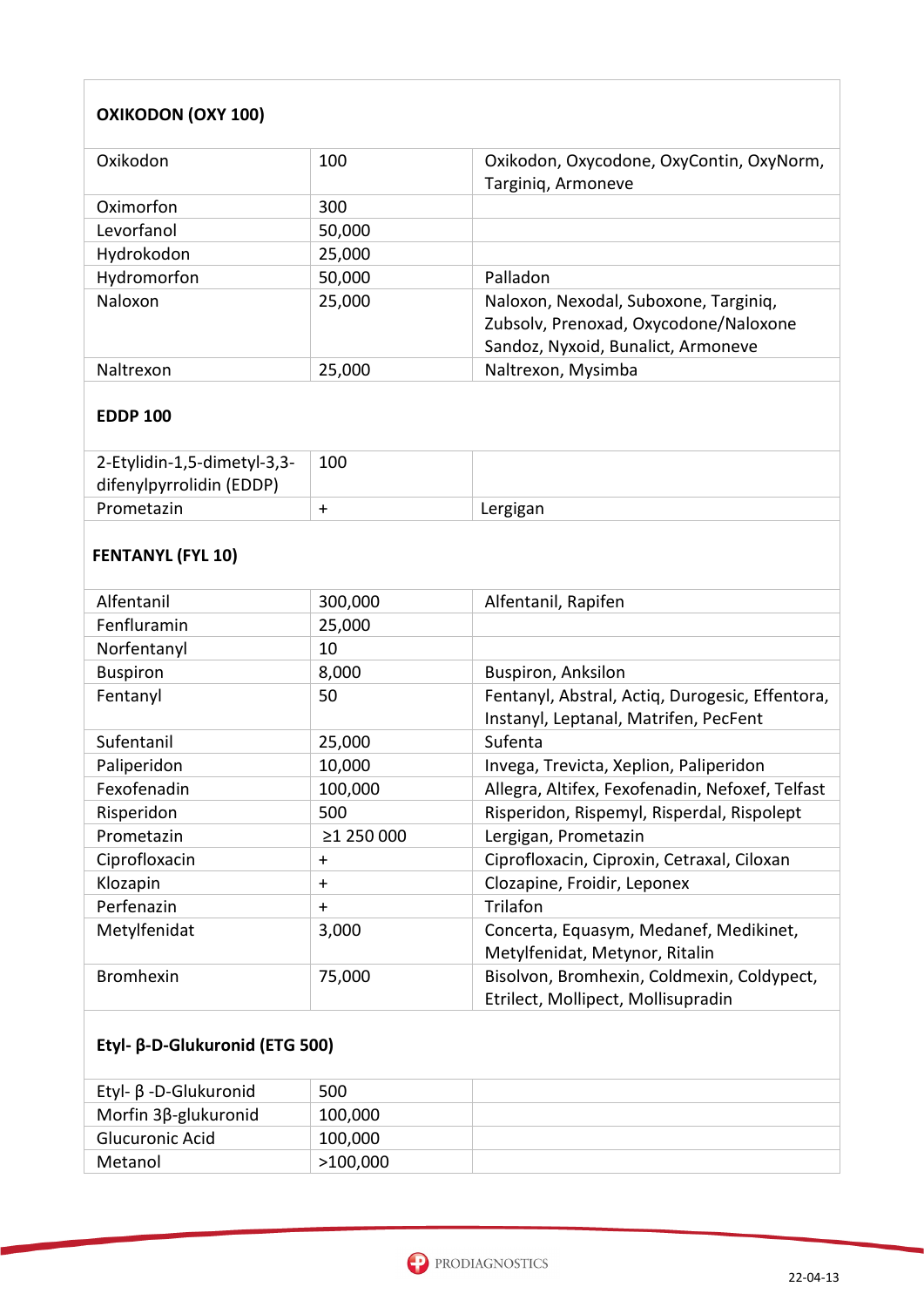| Propyl β-D-glukuronid       | 50,000   |  |
|-----------------------------|----------|--|
| Morfin $6\beta$ -glukuronid | 100,000  |  |
| Etanol                      | >100,000 |  |

| <b>KLONAZEPAM (ACL 100)</b>             |            |                                                                        |  |
|-----------------------------------------|------------|------------------------------------------------------------------------|--|
| a-hydroxyalprazolam                     | 2000       |                                                                        |  |
| Bromazepam                              | 2000       |                                                                        |  |
| Klordiazepoxid                          | 2000       |                                                                        |  |
| Klobazam                                | 3000       |                                                                        |  |
| Klonazepam                              | 800        |                                                                        |  |
| Delorazepam                             | 2000       |                                                                        |  |
| Desalkylflurazepam                      | 2000       |                                                                        |  |
| Flunitrazepam                           | 1000       | Flunitrazepam                                                          |  |
| Lamotrigin                              | $\div$     | Lamotrigin                                                             |  |
| Naproxen                                | $\ddot{}$  | Naproxen                                                               |  |
| Norklordiazepoxid                       | 1500       |                                                                        |  |
| Nordiazepam                             | 5000       |                                                                        |  |
| RS-Lorazepam                            | 900        | Lorazepam, Temesta                                                     |  |
| Temazepam                               | 3000       |                                                                        |  |
| 7-aminoklonazepam                       | 100        | Iktorivil                                                              |  |
| 7-aminoflunitrazepam<br>(f.d. Rohypnol) | 10,000     | Flunitrazepam                                                          |  |
| <b>LSD</b><br>LYSERGSYRADIETYLAMID      | 10         |                                                                        |  |
| <b>Buspiron</b>                         | $+$        | <b>Buspiron</b>                                                        |  |
| <b>METYLFENIDAT (MPD 150)</b>           |            |                                                                        |  |
| Metylfenidat                            | 150        | Metylfenidat, Concerta, Ritalina, Medikinet,<br>Equasym Depot, Medanef |  |
| Ritalinsyra                             | 1,000      |                                                                        |  |
| ZOLPIDEM (ZOL 50)                       |            |                                                                        |  |
| Zolpidem                                | 50         | Zolpidem, (Edluar), Stilnoct                                           |  |
| SPICE/K2                                |            |                                                                        |  |
| Se produktblad för<br>Spicesorterna     |            |                                                                        |  |
| Lamotrigin                              | Okänd nivå | Lamotrigin, Lamictal, Keppra                                           |  |
|                                         |            |                                                                        |  |